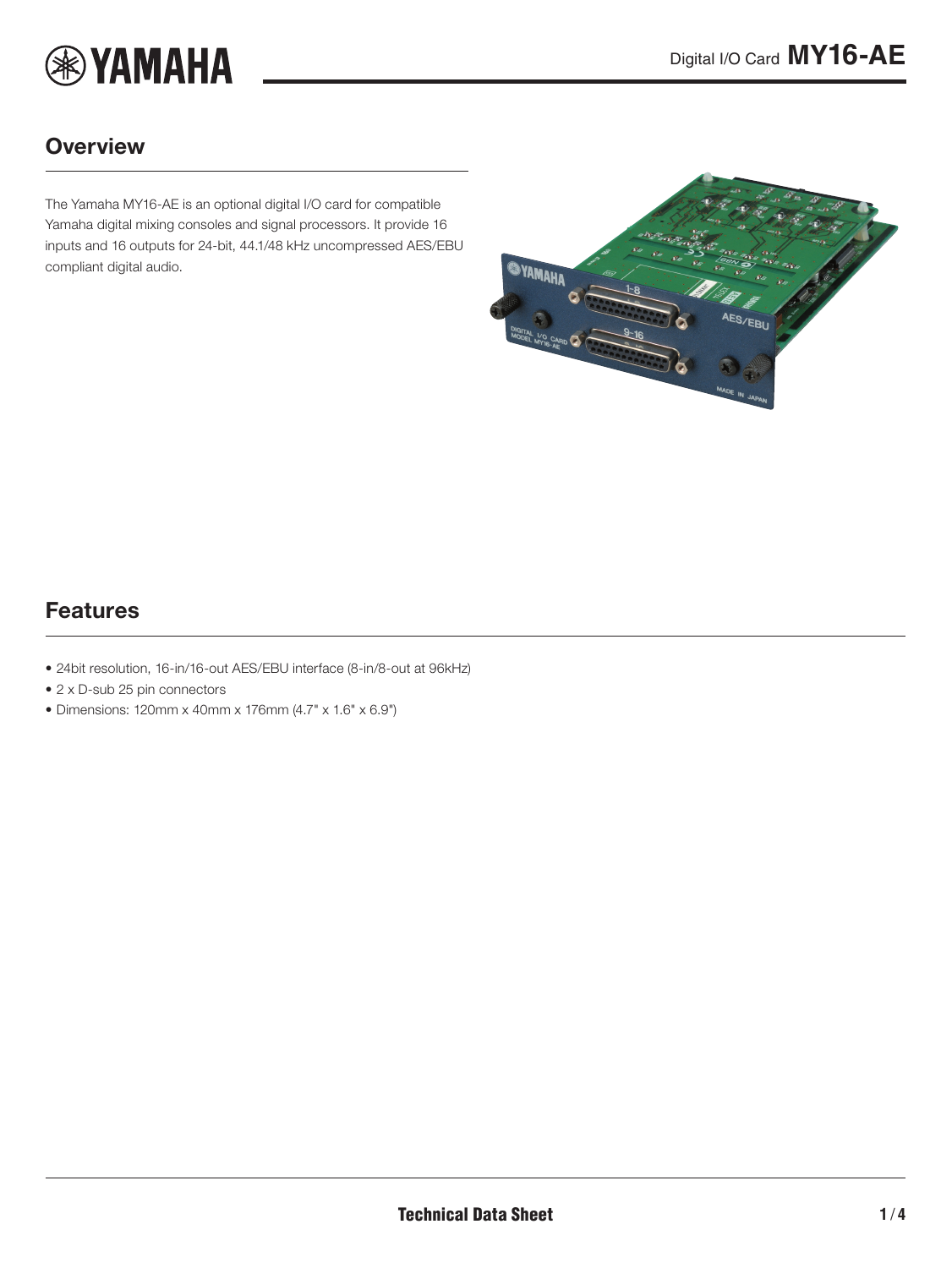

# **Specifications**

#### **General Specifications**

| <b>Channel Count</b> | 16IN / 160UT     |
|----------------------|------------------|
| Format               | AES/EBU          |
| Connector            | 2 x D-sub 25 pin |
| Resolution           | 24bit            |

### **Pin Assignment**

| <b>Signal</b> |      | Data In Ch |           |           | Date Out Ch |          |           |           |           |                   |                                    |
|---------------|------|------------|-----------|-----------|-------------|----------|-----------|-----------|-----------|-------------------|------------------------------------|
|               |      | $1 - 2$    | $3 - 4$   | $5-6$     | $7 - 8$     | $1 - 2$  | $3 - 4$   | $5-6$     | $7 - 8$   | <b>Open</b>       | <b>GND</b>                         |
|               |      | $9-10$     | $11 - 12$ | $13 - 14$ | $15-16$     | $9 - 10$ | $11 - 12$ | $13 - 14$ | $15 - 16$ |                   |                                    |
| Pin           | Hot  |            |           |           |             |          |           |           |           | $\Omega$<br>، این | , 13, 22, 23, 24, 25<br>12,<br>10. |
|               | Cold | 14         | ∪ו        | 16        |             | 18       | 10        | 20        | $\sim$    |                   |                                    |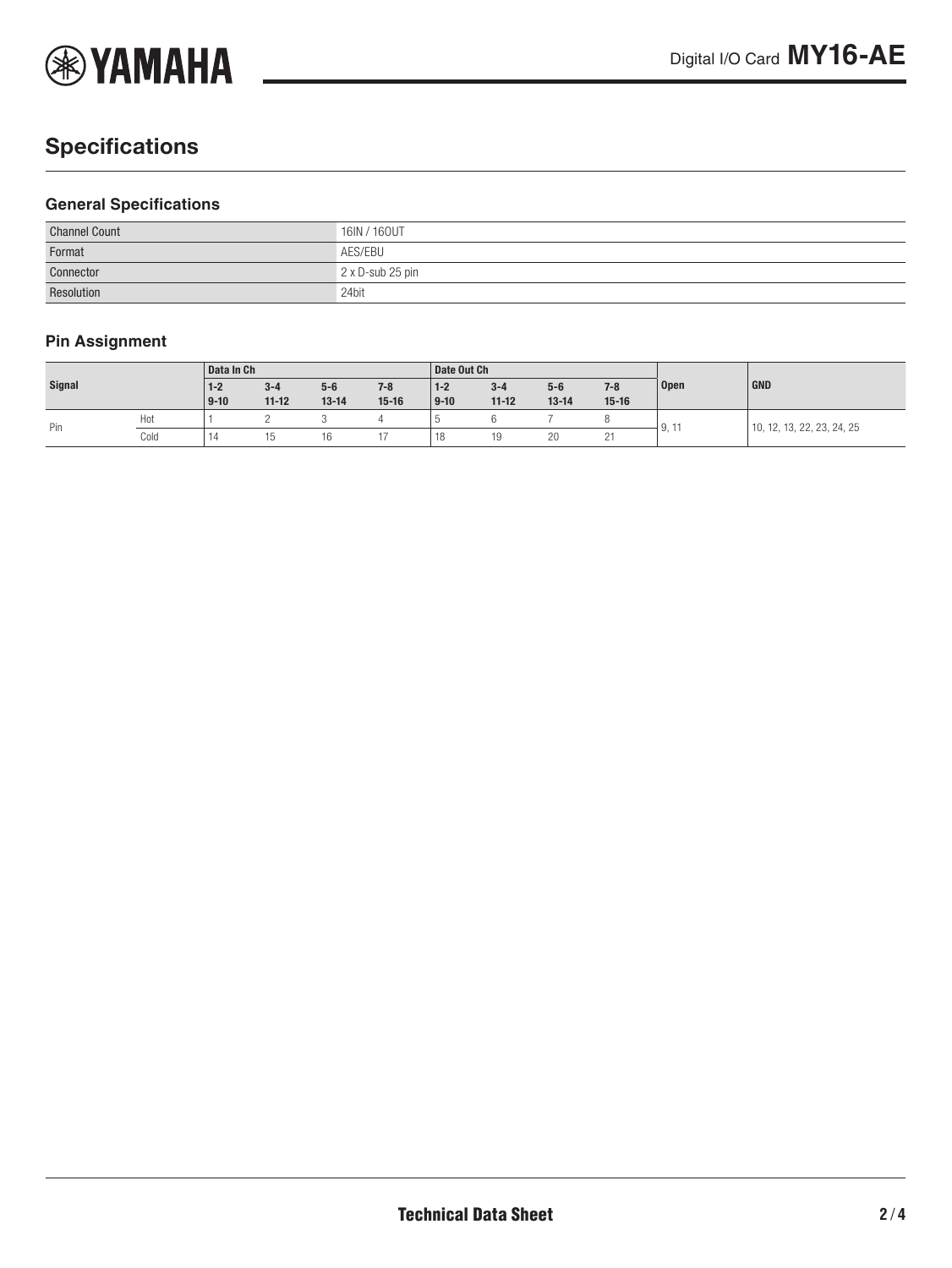

### **Dimensions**